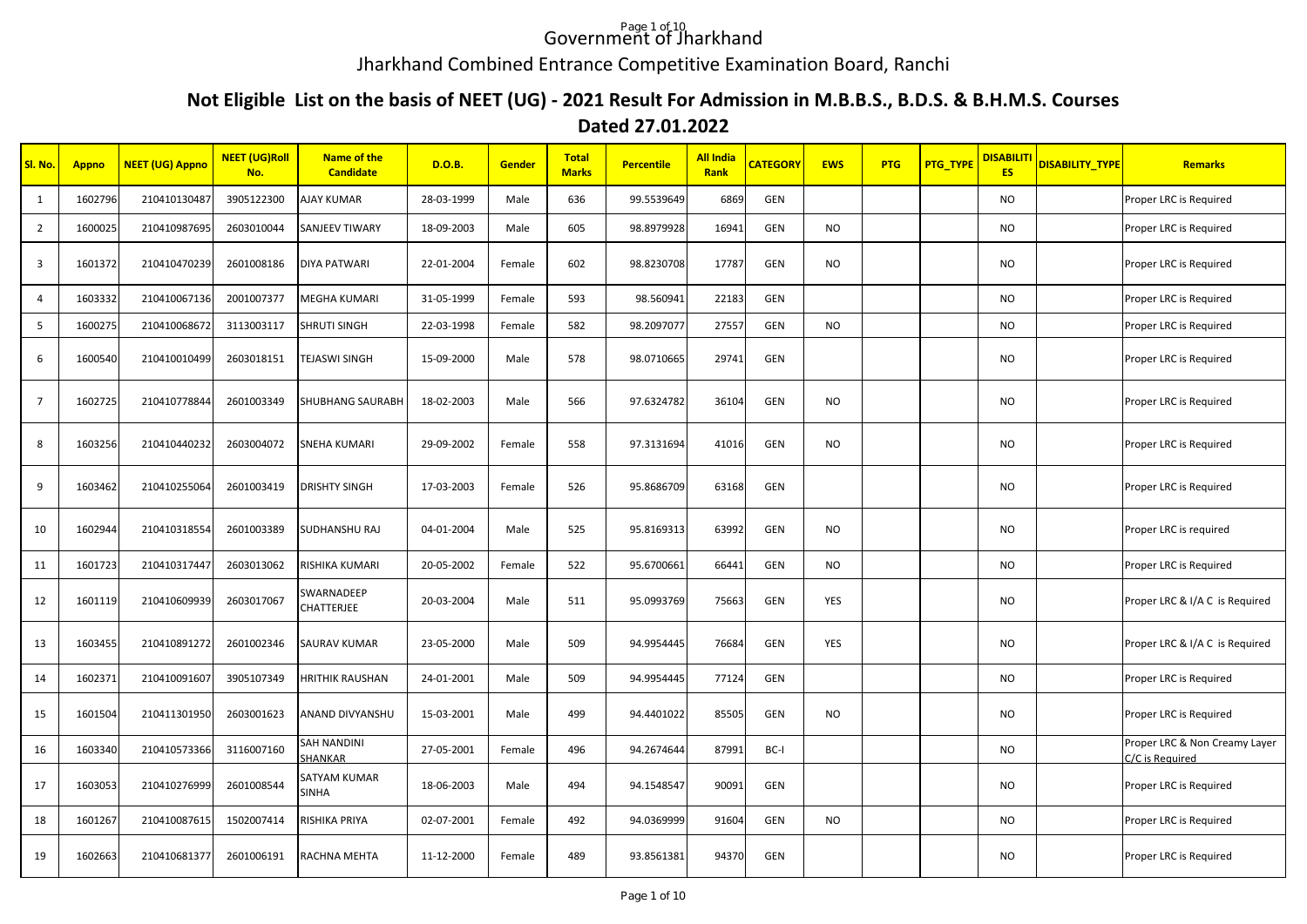| SI. No. | <b>Appno</b> | <b>NEET (UG) Appno</b> | <b>NEET (UG)Roll</b><br>No. | <b>Name of the</b><br><b>Candidate</b> | D.O.B.     | <b>Gender</b> | <b>Total</b><br><b>Marks</b> | <b>Percentile</b>          | <b>All India</b><br>Rank | <b>CATEGORY</b> | <b>EWS</b> | <b>PTG</b> | PTG_TYPE | <b>DISABILIT</b><br><b>ES</b> | DISABILITY TYPE                                           | <b>Remarks</b>                                   |
|---------|--------------|------------------------|-----------------------------|----------------------------------------|------------|---------------|------------------------------|----------------------------|--------------------------|-----------------|------------|------------|----------|-------------------------------|-----------------------------------------------------------|--------------------------------------------------|
| 20      | 1602016      | 210411534105           | 2601004021                  | ANISUR RAHAMAN                         | 15-03-2002 | Male          | 486                          | 93.677737                  | 97271                    | GEN             |            |            |          | NO                            |                                                           | Proper LRC is Required                           |
| 21      | 1600140      | 210410301127           | 2603012330                  | SHIWALI VERMA                          | 26-06-2002 | Female        | 486                          | 93.677737                  | 97384                    | GEN             | NO         |            |          | NO.                           |                                                           | Proper LRC is Required                           |
| 22      | 1603547      | 210410717254           | 1502208232                  | RANJEETA RATNESH                       | 29-11-2000 | Female        | 482                          | 93.4302419                 | 100736                   | GEN             |            |            |          | <b>NO</b>                     |                                                           | Proper LRC is Required                           |
| 23      | 1600969      | 210410494178           | 1502321243                  | RAUNAK RAJ                             | 14-07-2003 | Male          | 478                          | 93.1866322                 | 105208                   | GEN             |            |            |          | NO                            |                                                           | Proper LRC is Required                           |
| 24      | 1602694      | 210411372374           | 2603007570                  | BHAVYA MIDHA                           | 02-04-2002 | Female        | 474                          | 92.9288409                 | 108952                   | GEN             | NO         |            |          | NO.                           |                                                           | Proper LRC is Required                           |
| 25      | 1600108      | 210410043041           | 4402002542                  | MANSI SINGH                            | 24-06-2002 | Female        | 472                          | 92.8043811                 | 110450                   | GEN             |            |            |          | NO.                           |                                                           | Proper LRC is Required                           |
| 26      | 1602469      | 210410068884           | 2602002731                  | PRAGYA                                 | 22-12-1994 | Female        | 472                          | 92.8043811                 | 111083                   | GEN             | NO         |            |          | <b>NO</b>                     |                                                           | Proper LRC is Required                           |
| 27      | 1601260      | 210410126033           | 1501002541                  | SANSKRITI CHANDEL                      | 12-03-2001 | Female        | 470                          | 92.6677472                 | 112607                   | GEN             |            |            |          | NO                            |                                                           | Proper LRC is Required                           |
| 28      | 1602503      | 210410194012           | 2601002055                  | SHREYA KUMARI                          | 05-04-1998 | Female        | 461                          | 92.0852725                 | 121376                   | GEN             | NO         |            |          | <b>NO</b>                     |                                                           | Proper LRC Is Required                           |
| 29      | 1602072      | 210410529888           | 2603016053                  | ARYA SHIKHAR                           | 01-04-2002 | Male          | 459                          | 91.9458541                 | 123522                   | GEN             | NO.        |            |          | <b>NO</b>                     |                                                           | Proper LRC is Required                           |
| 30      | 1601274      | 210410505743           | 2602002234                  | SAMVRIT SRIVASTAVA                     | 08-07-2003 | Male          | 449                          | 91.262361                  | 134914                   | GEN             | <b>NO</b>  |            |          | <b>NO</b>                     |                                                           | Proper LRC is Required                           |
| 31      | 1601917      | 210410401842           | 2601002213                  | NAZIA AFREEN                           | 23-09-2000 | Female        | 448                          | 91.1938498                 | 135634                   | GEN             | NO         |            |          | <b>NO</b>                     |                                                           | Proper LRC is Required                           |
| 32      | 1602924      | 210410245243           | 1504003099                  | SALONI VATSA                           | 16-12-2000 | Female        | 444                          | 90.9082785                 | 139431                   | GEN             |            |            |          | YES                           | <b>B-DEAFNESS AND</b><br><b>HARD OF</b><br><b>HEARING</b> | Proper LRC is Required                           |
| 33      | 1600301      | 210410050793           | 4608005685                  | ASHESHA BHUNIA                         | 06-07-2002 | Female        | 443                          | 90.8369828                 | 141276                   | GEN             |            |            |          | <b>NO</b>                     |                                                           | Proper LRC is Required                           |
| 34      | 160051       | 210410458023           | 1502308032                  | VIJAY LAKSHMI                          | 07-11-2001 | Female        | 442                          | 90.7658814                 | 141985                   | GEN             | NO         |            |          | <b>NO</b>                     |                                                           | Proper LRC is Required                           |
| 35      | 1600813      | 210410945641           | 2603002659                  | VAISHNAVI GOSWAMI                      | 06-05-2000 | Female        | 442                          | 90.7658814                 | 141994                   | GEN             |            |            |          | NO                            |                                                           | Proper LRC is Required                           |
| 36      | 1603564      | 210410242513           | 2601002562                  | SHIVANI KUMARI                         | 18-04-2001 | Female        | 441                          | 90.6905061                 | 142964                   | SC              |            |            |          | NO.                           |                                                           | Proper LRC & C/C is Required                     |
| 37      | 1600292      | 210410202622           | 2601002123                  | RICHA                                  | 02-07-2002 | Female        | 435                          | 90.2544434                 | 150070                   | GEN             | NO.        |            |          | NO.                           |                                                           | Proper LRC is Required                           |
| 38      | 1602912      | 210410972339           | 2604003620                  | BHAAVIKA                               | 16-06-2003 | Female        | 431                          | 89.9623318                 | 154540                   | GEN             | <b>NO</b>  |            |          | <b>NO</b>                     |                                                           | Proper LRC is Required                           |
| 39      | 1602555      | 210410003675           | 2601004379                  | SUNDRAM KUMAR<br>LABH                  | 23-09-2002 | Male          | 427                          | 89.6652988                 | 159550                   | GEN             |            |            |          | <b>NO</b>                     |                                                           | Proper LRC is Required                           |
| 40      | 1603440      | 210411097664           | 2603007510                  | ASMITA KUMARI                          | 14-01-2001 | Female        | 422                          | 89.2815584                 | 164540                   | GEN             |            |            |          | <b>NO</b>                     |                                                           | Proper LRC is Required                           |
| 41      | 1601697      | 210411214704           | 2601003126                  | SRISHTI RAI                            | 20-02-2000 | Female        | 421                          | 89.2026863                 | 166478                   | BC-I            |            |            |          | <b>NO</b>                     |                                                           | Proper LRC & Non Creamy Layer<br>C/C is Required |
| 42      | 1602023      | 210410617700           | 2201001046                  | ANCHAL DEO                             | 12-03-2002 | Female        | 420                          | 89.1186338                 | 166849                   | GEN             | NO.        |            |          | <b>NO</b>                     |                                                           | Proper LRC is Required                           |
| 43      | 1601844      | 210410059619           | 2602005224                  | VAISHNAVI BAJAJ                        | 23-09-2002 | Female        | 418                          | 88.9647103<br>Page 2 of 10 | 169561                   | GEN             | <b>NO</b>  |            |          | <b>NO</b>                     |                                                           | Proper LRC is Required                           |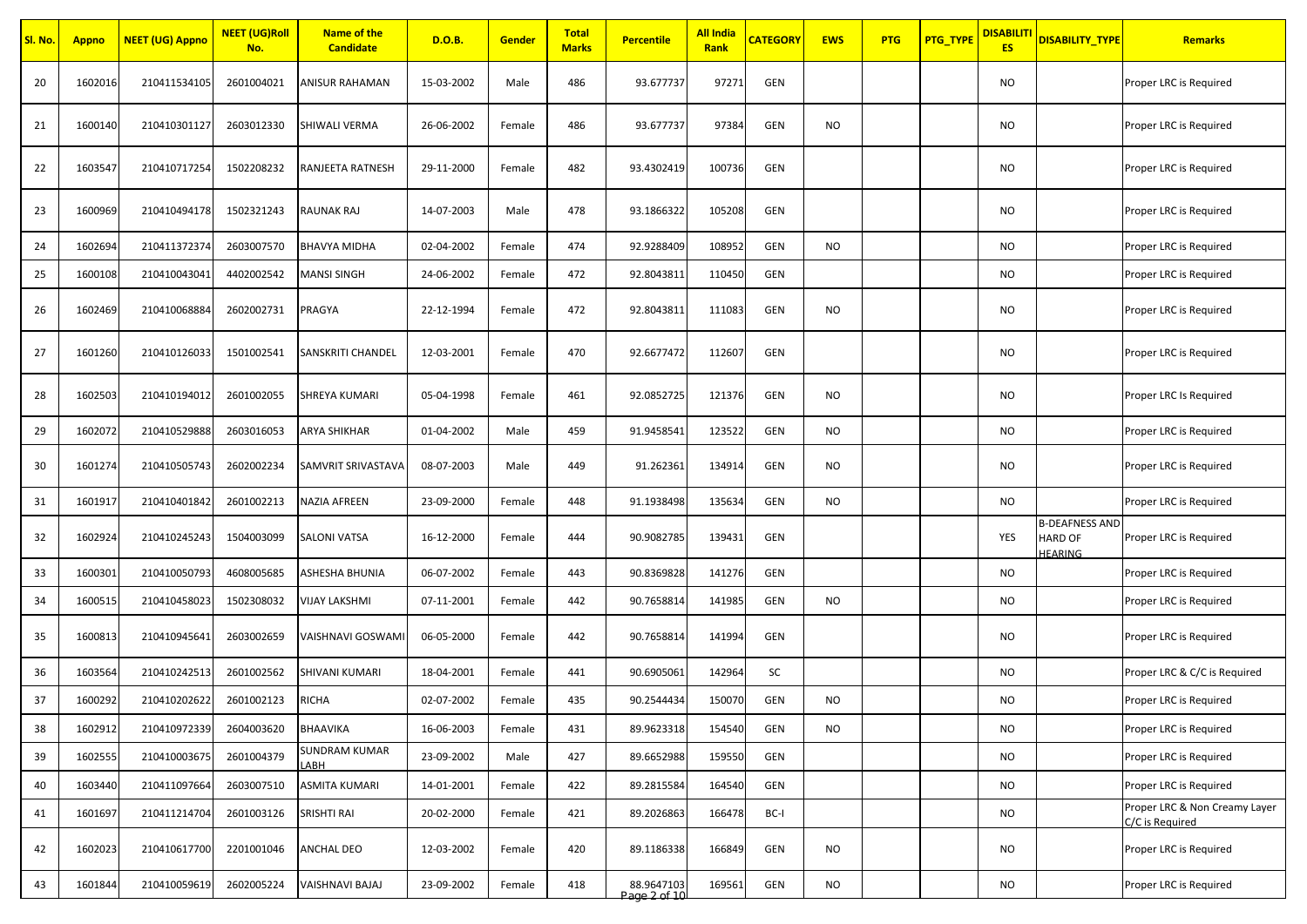| Sl. No. | <b>Appno</b> | <b>NEET (UG) Appno</b> | <b>NEET (UG)Roll</b><br>No. | <b>Name of the</b><br><b>Candidate</b> | D.O.B.     | Gender | <b>Total</b><br><b>Marks</b> | <b>Percentile</b> | <b>All India</b><br>Rank | <b>CATEGORY</b> | <b>EWS</b> | <b>PTG</b> | PTG_TYPE | <b>DISABILIT</b><br><b>ES</b> | <b>DISABILITY TYPE</b>           | <b>Remarks</b>                                                       |
|---------|--------------|------------------------|-----------------------------|----------------------------------------|------------|--------|------------------------------|-------------------|--------------------------|-----------------|------------|------------|----------|-------------------------------|----------------------------------|----------------------------------------------------------------------|
| 44      | 1602551      | 210410145160           | 2602001197                  | S. SHIVANI NAIDU                       | 22-01-2002 | Female | 417                          | 88.886421         | 170423                   | GEN             | <b>NO</b>  |            |          | NO                            |                                  | Proper LRC is Required                                               |
| 45      | 1602655      | 210410127673           | 2601002865                  | MUSKAN KUMARI<br>AGARWAL               | 11-04-2003 | Female | 414                          | 88.6409333        | 174439                   | <b>GEN</b>      | NO         |            |          | NO                            |                                  | Proper LRC is Required                                               |
| 46      | 1601907      | 210410045237           | 2602003503                  | ADRISH MAZUMDAR                        | 27-11-2002 | Male   | 412                          | 88.4856499        | 177298                   | <b>GEN</b>      |            |            |          | <b>NO</b>                     |                                  | Proper LRC is Required                                               |
| 47      | 1603350      | 210410709870           | 3903203372                  | HIMANI ASWAL                           | 24-02-2002 | Female | 408                          | 88.16265          | 182004                   | SC              |            |            |          | NO                            |                                  | Proper LRC & C/C is Required                                         |
| 48      | 1602408      | 210410469696           | 2603012092                  | MUSKAN PANDEY                          | 24-05-2002 | Female | 405                          | 87.9124999        | 186143                   | GEN             | NO         |            |          | NO                            |                                  | Proper LRC is Required                                               |
| 49      | 1603110      | 210410021215           | 2001107197                  | KUMARI ARTI                            | 25-03-1998 | Female | 402                          | 87.6707681        | 190071                   | <b>GEN</b>      |            |            |          | NO                            |                                  | Proper LRC is Required                                               |
| 50      | 1602272      | 210411095308           | 2603014154                  | AYANSH RAJ                             | 21-07-2003 | Male   | 400                          | 87.4992958        | 192673                   | <b>GEN</b>      | <b>NO</b>  |            |          | <b>NO</b>                     |                                  | Proper LRC is Required                                               |
| 51      | 1602523      | 210410514147           | 2601006024                  | YASH RAJ SINGH                         | 09-12-2000 | Male   | 390                          | 86.6440066        | 205830                   | <b>GEN</b>      | <b>NO</b>  |            |          | NO                            |                                  | Proper LRC is Required                                               |
| 52      | 1602421      | 210410837325           | 1502312178                  | ANJALI KUMARI                          | 08-07-1999 | Female | 386                          | 86.3042351        | 210865                   | <b>GEN</b>      |            |            |          | NO                            |                                  | Proper LRC is Required                                               |
| 53      | 1603459      | 210411180366           | 2702018319                  | <b>SHASHANK SHEKHAR</b>                | 18-09-2001 | Male   | 380                          | 85.7688375        | 219183                   | <b>GEN</b>      |            |            |          | NO                            |                                  | Proper LRC is Required                                               |
| 54      | 1600445      | 210410996223           | 2603005274                  | MD SHAHBAZ ALI<br>SHAMSI               | 05-10-1999 | Male   | 375                          | 85.3198236        | 225847                   | BC-I            |            |            |          | NO                            |                                  | Proper LRC & Non Creamy Layer<br>C/C is Required                     |
| 55      | 1602624      | 210410497068           | 2302023217                  | AADYA ADITI                            | 30-10-2003 | Female | 375                          | 85.3198236        | 226154                   | GEN             |            |            |          | NO                            |                                  | Proper LRC is Required                                               |
| 56      | 1602463      | 210410268755           | 4607003242                  | MAHASWETA RAJ                          | 14-03-2003 | Female | 373                          | 85.1388971        | 229232                   | <b>GEN</b>      |            |            |          | <b>NO</b>                     |                                  | Proper LRC is Required                                               |
| 57      | 1603573      | 210410247882           | 2001002415                  | SALONI KUMARI                          | 17-06-2003 | Female | 371                          | 84.954668         | 230999                   | SC              |            |            |          | NO                            |                                  | Proper LRC & C/C is Required                                         |
| 58      | 1603345      | 210410675158           | 2603015163                  | KRITIKA THAKUR                         | 01-07-2002 | Female | 370                          | 84.8563046        | 232501                   | GEN             |            |            |          | NO                            |                                  | Proper LRC is Required                                               |
| 59      | 1603194      | 210410010852           | 2603004309                  | ABHISHEK ANAND                         | 30-12-2001 | Male   | 370                          | 84.8563046        | 233112                   | GEN             |            |            |          | NO                            |                                  | Proper LRC is Required                                               |
| 60      | 1600623      | 210410707110           | 2603018209                  | SHILPI KUMARI                          | 19-08-1998 | Female | 365                          | 84.3881231        | 240652                   | GEN             | YES        |            |          | NO                            |                                  | Proper LRC & I/A C is Required                                       |
| 61      | 1601127      | 210410515415           | 1502007323                  | KUMARI ISHA                            | 26-11-2003 | Female | 358                          | 83.7234738        | 249981                   | <b>GEN</b>      |            |            |          | <b>NO</b>                     |                                  | Proper LRC is Required                                               |
| 62      | 1601913      | 210411329449           | 4608016349                  | RAHUL PRASAD RAJAK                     | 26-08-1998 | Male   | 357                          | 83.6302908        | 251364                   | GEN             |            |            |          | NO                            |                                  | Proper LRC is Required                                               |
| 63      | 1602326      | 210411180451           | 2603003011                  | SALONI CHAUHAN                         | 16-08-1999 | Female | 357                          | 83.6302908        | 251738                   | GEN             | <b>NO</b>  |            |          | <b>NO</b>                     |                                  | Proper LRC is Required                                               |
| 64      | 1600596      | 210410199968           | 2603015343                  | AARYA KUMARI                           | 29-08-2002 | Female | 348                          | 82.7511068        | 265485                   | <b>GEN</b>      | NO         |            |          | NO.                           |                                  | Proper LRC is Required                                               |
| 65      | 1603183      | 210410098423           | 2603019055                  | SOURAV KUMAR<br><b>BAKSHI</b>          | 01-01-2003 | Male   | 343                          | 82.2471156        | 273187                   | SC              |            |            |          | YES                           | <b>HARD OF</b><br><b>HEARING</b> | B-DEAFNESS AND Proper LRC, C/C & D/C in Proper<br>Format is Required |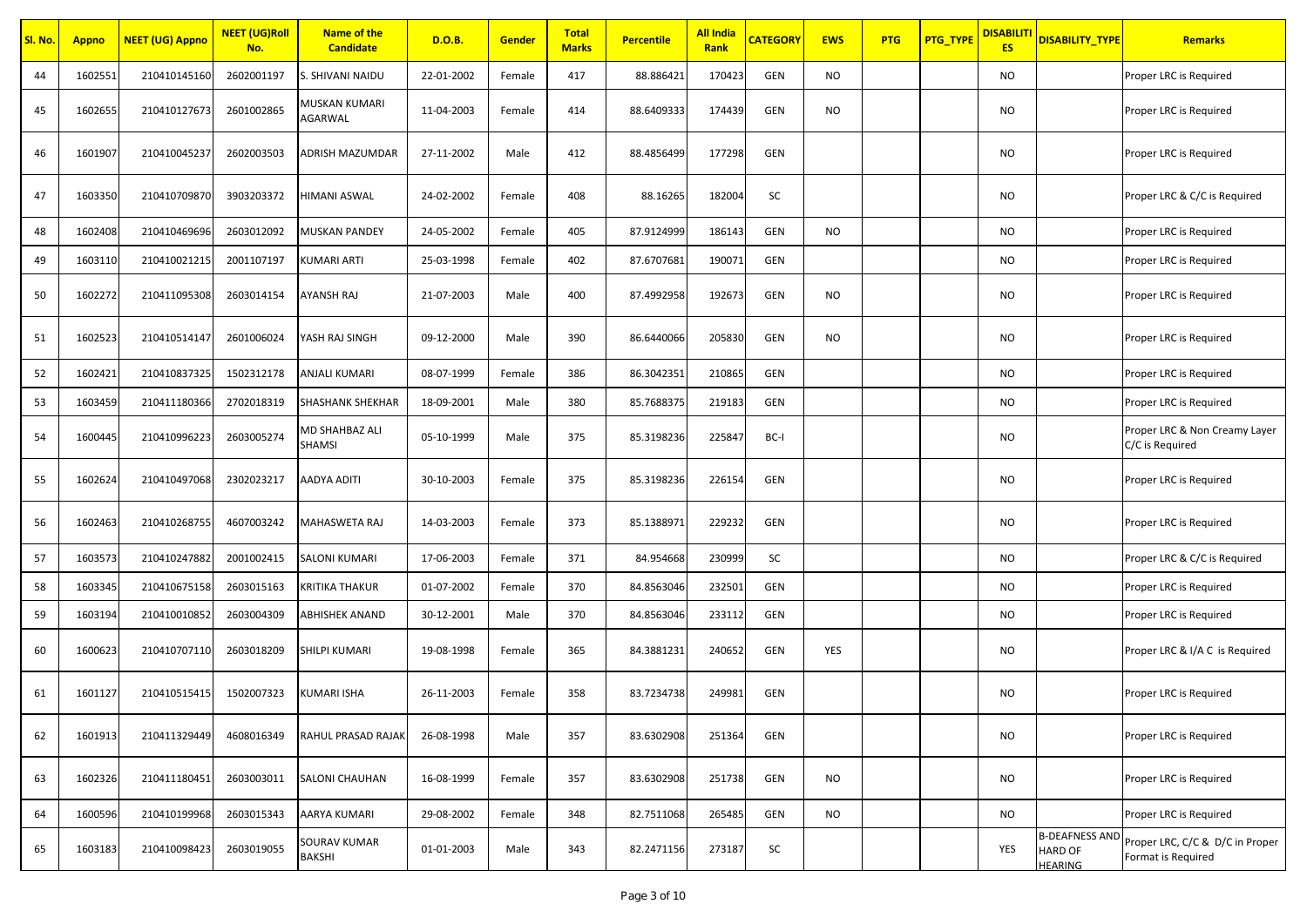| Sl. No. | <b>Appno</b> | <b>NEET (UG) Appno</b> | <b>NEET (UG)Roll</b><br>No. | <b>Name of the</b><br><b>Candidate</b> | D.O.B.     | <b>Gender</b> | <b>Total</b><br><b>Marks</b> | <b>Percentile</b> | <b>All India</b><br>Rank | <b>CATEGORY</b> | <b>EWS</b> | <b>PTG</b> | PTG_TYPE | <b>DISABILITI</b><br><b>ES</b> | <b>DISABILITY_TYPE</b> | <b>Remarks</b>                                                  |
|---------|--------------|------------------------|-----------------------------|----------------------------------------|------------|---------------|------------------------------|-------------------|--------------------------|-----------------|------------|------------|----------|--------------------------------|------------------------|-----------------------------------------------------------------|
| 66      | 1603548      | 210410505199           | 2604004317                  | RISHABH RAJ                            | 01-12-2001 | Male          | 340                          | 81.9421825        | 277818                   | <b>GEN</b>      |            |            |          | NO                             |                        | Proper LRC is Required                                          |
| 67      | 1603431      | 210410042513           | 2603005205                  | KHUSHI SINHA                           | 01-02-2003 | Female        | 334                          | 81.3361368        | 287856                   | <b>GEN</b>      |            |            |          | NO                             |                        | Proper LRC is Required                                          |
| 68      | 1601429      | 210411192124           | 2602002495                  | DHANYA KASHYAP                         | 16-01-2003 | Female        | 329                          | 80.8120067        | 296186                   | <b>GEN</b>      | YES        |            |          | <b>NO</b>                      |                        | Proper LRC & I/A C is Required                                  |
| 69      | 1602829      | 210410177422           | 2603004002                  | <b>SWATI RIYA</b>                      | 02-10-2002 | Female        | 317                          | 79.517676         | 315158                   | <b>GEN</b>      | YES        |            |          | <b>NO</b>                      |                        | Proper LRC & I/A C is Required                                  |
| 70      | 1602118      | 210410193364           | 2602002645                  | <b>TANYA MUNDA</b>                     | 19-07-2002 | Female        | 308                          | 78.5144207        | 330955                   | ST              |            | <b>NO</b>  |          | <b>NO</b>                      |                        | C/C & LRC not visible                                           |
| 71      | 1601154      | 210410165228           | 2603014351                  | MURLIDHAR KRISHNA<br>KUNAL             | 07-08-2001 | Male          | 303                          | 77.9490414        | 339871                   | GEN             |            |            |          | YES                            | A-BLINDNESS            | Proper LRC & D/C in Proper<br>AND LOW VISION Format is required |
| 72      | 1601436      | 210410039543           | 2603005496                  | <b>SHUBHRA N PARIDA</b>                | 22-04-2001 | Female        | 301                          | 77.7176056        | 343776                   | GEN             |            |            |          | <b>NO</b>                      |                        | Proper LRC is Required                                          |
| 73      | 1603107      | 210411444950           | 3905112080                  | MD ADIB HASAN                          | 01-12-1996 | Male          | 298                          | 77.3795177        | 348951                   | <b>GEN</b>      | <b>NO</b>  |            |          | NO                             |                        | Proper LRC is Required                                          |
| 74      | 1603477      | 210410361816           | 2604002677                  | RAYYAN H IQBAL                         | 20-04-2003 | Male          | 294                          | 76.9129552        | 355914                   | <b>GEN</b>      | <b>NO</b>  |            |          | <b>NO</b>                      |                        | Proper LRC is Required                                          |
| 75      | 1601306      | 210411271012           | 2603003575                  | <b>ALIFA ALAM</b>                      | 15-01-2002 | Female        | 293                          | 76.7949061        | 357942                   | <b>GEN</b>      | NO         |            |          | <b>NO</b>                      |                        | Proper LRC is Required                                          |
| 76      | 1602494      | 210410189843           | 2603005528                  | TEJESHWINI<br>VATSHAYAN                | 04-02-2002 | Female        | 279                          | 75.0980558        | 384355                   | <b>GEN</b>      | <b>NO</b>  |            |          | <b>NO</b>                      |                        | Proper LRC Is Required                                          |
| 77      | 1601479      | 210410185714           | 2601003176                  | SHRIDHAR AZAD                          | 17-11-2002 | Male          | 276                          | 74.7262304        | 389189                   | SC              |            |            |          | <b>NO</b>                      |                        | Proper LRC & C/C IS required in<br>proper format                |
| 78      | 1600800      | 210410484584           | 4608008289                  | MADHUJA SAHA                           | 28-04-2002 | Female        | 271                          | 74.0930522        | 398455                   | <b>GEN</b>      |            |            |          | NO                             |                        | Proper LRC is Required                                          |
| 79      | 1600896      | 210410349312           | 4411003446                  | SHRISHTI SINGH                         | 15-01-2002 | Female        | 269                          | 73.8292387        | 403054                   | GEN             |            |            |          | NO                             |                        | Proper LRC is Required                                          |
| 80      | 1600251      | 210411421229           | 2601008135                  | SHRUTI SHUKLA                          | 03-07-2001 | Female        | 259                          | 72.5334834        | 423681                   | <b>GEN</b>      |            |            |          | NO                             |                        | Proper LRC is Required                                          |
| 81      | 1602457      | 210410011879           | 1501009137                  | <b>ABHISHEK SUMAN</b>                  | 05-08-2002 | Male          | 259                          | 72.5334834        | 424078                   | <b>GEN</b>      |            |            |          | <b>NO</b>                      |                        | Proper LRC is Required                                          |
| 82      | 1600526      | 210410389894           | 4608008515                  | NIDHI KUMARI                           | 20-08-1998 | Female        | 258                          | 72.4046202        | 424822                   | <b>GEN</b>      |            |            |          | <b>NO</b>                      |                        | Proper LRC is Required                                          |
| 83      | 1602201      | 210410033933           | 2603005429                  | KOMAL PANDIT                           | 07-05-2002 | Female        | 256                          | 72.1454691        | 428203                   | <b>GEN</b>      | <b>NO</b>  |            |          | <b>NO</b>                      |                        | Proper LRC is Required                                          |
| 84      | 1603509      | 210410896003           | 1502103300                  | <b>SHILPI</b>                          | 20-02-2001 | Female        | 251                          | 71.4830215        | 438431                   | SC              |            |            |          | NO                             |                        | Proper LRC & C/C is Required                                    |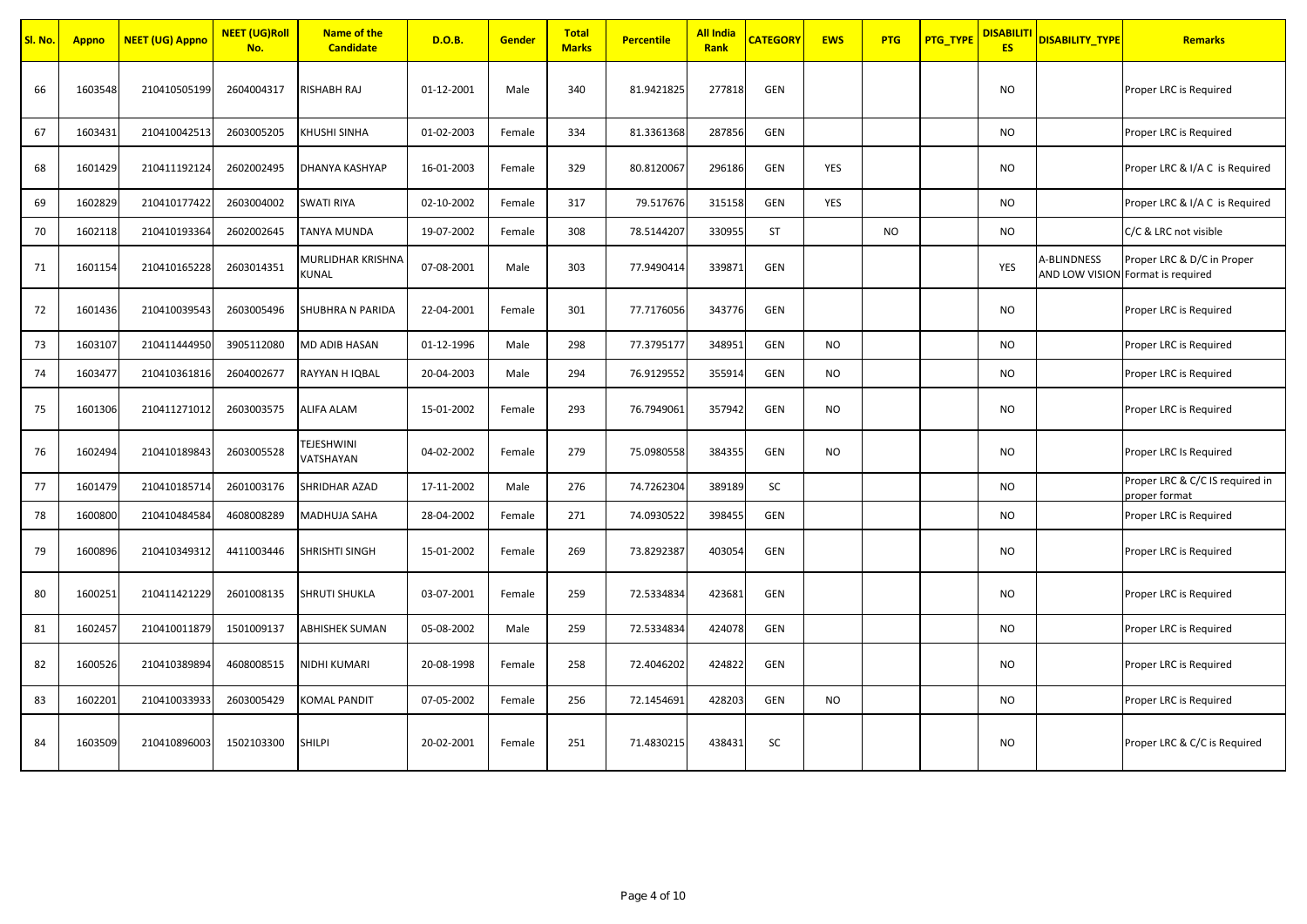| Sl. No. | <b>Appno</b> | <b>NEET (UG) Appno</b> | <b>NEET</b> (UG)Roll<br>No. | <b>Name of the</b><br><b>Candidate</b> | D.O.B.     | <b>Gender</b> | <b>Total</b><br><b>Marks</b> | <b>Percentile</b> | <b>All India</b><br>Rank | <b>CATEGORY</b> | <b>EWS</b> | <b>PTG</b> | <b>PTG_TYPE</b> | <b>DISABILITI</b><br><b>ES</b> | DISABILITY_TYPE                                                                                                                                        | <b>Remarks</b>                        |
|---------|--------------|------------------------|-----------------------------|----------------------------------------|------------|---------------|------------------------------|-------------------|--------------------------|-----------------|------------|------------|-----------------|--------------------------------|--------------------------------------------------------------------------------------------------------------------------------------------------------|---------------------------------------|
| 85      | 1602435      | 210410797397           | 2602005633                  | <b>SRISHTI JHA</b>                     | 10-08-2003 | Female        | 249                          | 71.2066455        | 444105                   | GEN             | NO         |            |                 | YES                            | C-LOCOMOTOR<br><b>DISABILITY</b><br><b>INCLUDING</b><br>CEREBRAL PALSY,<br>DWARFISM, ACID<br><b>ATTACK VICTIMS</b><br>AND MUSCULAR<br><b>DYSTROPHY</b> | LEPROSY CURED, Proper LRC is Required |
| 86      | 1600359      | 210410901234           | 2602002528                  | PRIYANSHI KAUR                         | 08-01-2002 | Female        | 247                          | 70.9384934        | 448616                   | GEN             | <b>NO</b>  |            |                 | NO.                            |                                                                                                                                                        | Proper LRC is Required                |
| 87      | 1602339      | 210410220442           | 1403001717                  | JYOTI KUMARI                           | 11-06-2001 | Female        | 241                          | 70.0986807        | 460257                   | SC              |            |            |                 | NO                             |                                                                                                                                                        | Proper LRC & C/C is Required          |
| 88      | 1603118      | 210411148442           | 1502102147                  | MD MAJIS ALAM                          | 24-07-1998 | Male          | 241                          | 70.0986807        | 460727                   | GEN             | NO         |            |                 | <b>NO</b>                      |                                                                                                                                                        | Proper LRC is Required                |
| 89      | 1602007      | 210411171254           | 2603007369                  | SHRUTI SHARMA                          | 09-05-2001 | Female        | 240                          | 69.9449514        | 463515                   | GEN             | <b>NO</b>  |            |                 | <b>NO</b>                      |                                                                                                                                                        | Proper LRC is Required                |
| 90      | 1602275      | 210411407611           | 1501010019                  | POONAM KUMARI                          | 10-01-1996 | Female        | 237                          | 69.5379638        | 468340                   | GEN             |            |            |                 | NO                             |                                                                                                                                                        | Proper LRC is Required                |
| 91      | 1603529      | 210411432078           | 2601007134                  | <b>SUDHA KUMARI</b>                    | 06-10-1997 | Female        | 232                          | 68.791917         | 479867                   | <b>GEN</b>      | <b>NO</b>  |            |                 | <b>NO</b>                      |                                                                                                                                                        | Proper LRC is Required                |
| 92      | 1602329      | 210410495243           | 1502104474                  | DEVANSHU KUMAR<br>VERMA                | 30-09-1999 | Male          | 229                          | 68.3377227        | 486771                   | GEN             |            |            |                 | NO                             |                                                                                                                                                        | Proper LRC Is Required                |
| 93      | 1603383      | 210411229550           | 2603001594                  | SHIVANI PRIYA                          | 10-06-2001 | Female        | 226                          | 67.8922056        | 495751                   | GEN             |            |            |                 | NO                             |                                                                                                                                                        | Proper LRC is Required                |
| 94      | 1603018      | 210410380927           | 2603012403                  | SURBHI RANJAN                          | 08-12-2001 | Female        | 216                          | 66.3453936        | 517330                   | GEN             |            |            |                 | <b>NO</b>                      |                                                                                                                                                        | Proper LRC is Required                |
| 95      | 1603009      | 210410691164           | 2603007456                  | PRACHI KUMARI                          | 05-07-2001 | Female        | 216                          | 66.3453936        | 517962                   | <b>GEN</b>      |            |            |                 | <b>NO</b>                      |                                                                                                                                                        | Proper LRC is Required                |
| 96      | 1602461      | 210410967014           | 2603006535                  | ANANYA SINHA                           | 14-03-2004 | Female        | 205                          | 64.5190973        | 547854                   | <b>GEN</b>      | <b>NO</b>  |            |                 | NO                             |                                                                                                                                                        | Proper LRC is Required                |
| 97      | 1603089      | 210410002647           | 1502317411                  | ANSHU RANJAN                           | 17-08-2002 | Male          | 204                          | 64.358763         | 549386                   | <b>GEN</b>      |            |            |                 | NO                             |                                                                                                                                                        | Proper LRC is Required                |
| 98      | 1603214      | 210410726066           | 2601005147                  | HARSH                                  | 22-08-2001 | Male          | 202                          | 64.0309065        | 554023                   | <b>GEN</b>      |            |            |                 | NO                             |                                                                                                                                                        | Proper LRC is Required                |
| 99      | 1601561      | 210410959023           | 2603005253                  | YASH NARAYAN                           | 04-02-2001 | Male          | 200                          | 63.671255         | 560418                   | GEN             |            |            |                 | NO                             |                                                                                                                                                        | Proper LRC is Required                |
| 100     | 1601516      | 210410401806           | 2602003115                  | <b>AUNPAM MISHRA</b>                   | 25-01-2002 | Male          | 200                          | 63.671255         | 560532                   | GEN             | <b>NO</b>  |            |                 | YES                            | A-BLINDNESS                                                                                                                                            | AND LOW VISION Proper LRC is Required |
| 101     | 1603220      | 210411306672           | 1502307391                  | AKSHAR                                 | 05-08-2004 | Male          | 198                          | 63.3397074        | 563748                   | <b>GEN</b>      | <b>NO</b>  |            |                 | <b>NO</b>                      |                                                                                                                                                        | Proper LRC is Required                |
| 102     | 1600859      | 210410313852           | 2601002279                  | RICHA SINHA                            | 21-05-1998 | Female        | 193                          | 62.4458888        | 578687                   | GEN             | NO         |            |                 | <b>NO</b>                      |                                                                                                                                                        | Proper LRC is Required                |
| 103     | 1600064      | 210410163683           | 2601003018                  | PRIYANKA AGARWAL                       | 29-03-2002 | Female        | 192                          | 62.2784961        | 580160                   | GEN             | <b>NO</b>  |            |                 | NO                             |                                                                                                                                                        | Proper LRC is Required                |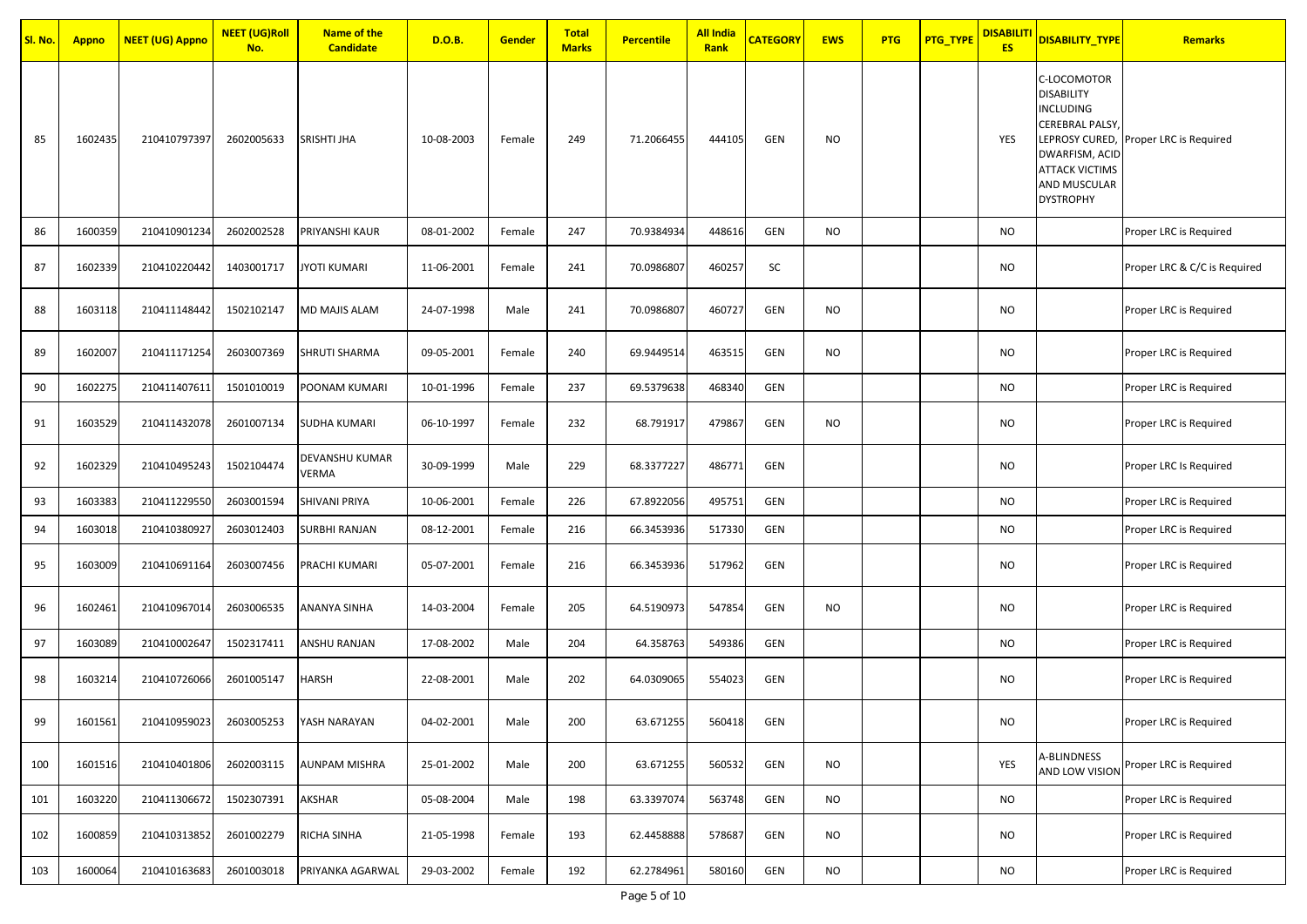| Sl. No. | <b>Appno</b> | <b>NEET (UG) Appno</b> | <b>NEET (UG)Roll</b><br>No. | <b>Name of the</b><br><b>Candidate</b> | D.O.B.     | <b>Gender</b> | <b>Total</b><br><b>Marks</b> | <b>Percentile</b> | <b>All India</b><br>Rank | <b>CATEGORY</b> | <b>EWS</b> | <b>PTG</b> | <b>PTG_TYPE</b> | <b>DISABILITI</b><br><b>ES</b> | <b>DISABILITY TYPE</b>        | Remarks                                          |
|---------|--------------|------------------------|-----------------------------|----------------------------------------|------------|---------------|------------------------------|-------------------|--------------------------|-----------------|------------|------------|-----------------|--------------------------------|-------------------------------|--------------------------------------------------|
| 104     | 1602869      | 210410086602           | 1703002551                  | KAJAL SHARMA                           | 03-05-2002 | Female        | 182                          | 60.3987766        | 611130                   | <b>GEN</b>      |            |            |                 | NO.                            |                               | Proper LRC is Required                           |
| 105     | 1600029      | 210410043843           | 2603005523                  | <b>SUMIT KUMAR SINHA</b>               | 28-07-2002 | Male          | 181                          | 60.2011432        | 614037                   | <b>GEN</b>      | NO.        |            |                 | <b>NO</b>                      |                               | Proper LRC is Required                           |
| 106     | 1603073      | 210410578664           | 2601003448                  | RAJAN KUMAR                            | 18-06-2001 | Male          | 180                          | 59.9726862        | 617123                   | GEN             |            |            |                 | <b>NO</b>                      |                               | Proper LRC is Required                           |
| 107     | 1600416      | 210410507241           | 2601001724                  | RAJOSHREE SEKHAR                       | 23-02-2004 | Female        | 177                          | 59.3925426        | 626364                   | GEN             | <b>NO</b>  |            |                 | <b>NO</b>                      |                               | Proper LRC is Required                           |
| 108     | 1603299      | 210410695831           | 2603002576                  | YOTIRADITYA<br>SHARMA                  | 20-04-2003 | Male          | 172                          | 58.3588524        | 642873                   | GEN             | <b>NO</b>  |            |                 | <b>NO</b>                      |                               | Proper LRC is Required                           |
| 109     | 1600488      | 210410126911           | 2602001405                  | OINDRILA<br>CHAKRAVARTI                | 28-04-2001 | Female        | 164                          | 56.5957574        | 667470                   | <b>GEN</b>      | NO.        |            |                 | NO                             |                               | Proper LRC is Required                           |
| 110     | 1602254      | 210411370506           | 2601004515                  | SHREYA PARIRA                          | 17-07-2001 | Female        | 152                          | 53.8117936        | 712191                   | GEN             | NO.        |            |                 | <b>NO</b>                      |                               | Proper LRC is Required                           |
| 111     | 1600093      | 210411107544           | 1205012155                  | NAKKA SAKUNTLA<br>DEVI                 | 12-03-2002 | Female        | 152                          | 53.8117936        | 712701                   | <b>GEN</b>      |            |            |                 | <b>NO</b>                      |                               | Proper LRC is Required                           |
| 112     | 1603543      | 210410556851           | 2603003060                  | ANNU ANGEL<br><b>HEMBROM</b>           | 26-02-2004 | Female        | 151                          | 53.5712274        | 715009                   | ST              |            | <b>NO</b>  |                 | <b>NO</b>                      |                               | Proper LRC & C/C is Required                     |
| 113     | 1603475      | 210410192338           | 4603015053                  | PRIYANKA MONDAL                        | 21-11-2001 | Female        | 151                          | 53.5712274        | 716582                   | BC-II           |            |            |                 | <b>NO</b>                      |                               | Proper LRC & Non Creamy Layer<br>C/C is Required |
| 114     | 1601570      | 210410628905           | 2601004054                  | SAKSHI MISHRA                          | 27-05-2002 | Female        | 150                          | 53.2574227        | 717768                   | GEN             |            |            |                 | <b>NO</b>                      |                               | Proper LRC is Required                           |
| 115     | 1602440      | 210411395369           | 3003014017                  | KUMARI ASHWINI<br>PANDEY               | 24-08-1996 | Female        | 148                          | 52.794875         | 725517                   | <b>GEN</b>      | NO.        |            |                 | <b>NO</b>                      |                               | Proper LRC is Required                           |
| 116     | 1603296      | 210411238789           | 2301012535                  | SAMRIDHI GUPTA                         | 12-05-2002 | Female        | 148                          | 52.794875         | 727768                   | <b>GEN</b>      | NO.        |            |                 | <b>NO</b>                      |                               | Proper LRC is Required                           |
| 117     | 1601670      | 210410023764           | 2601003451                  | RUCHIKA KUMARI                         | 21-07-2002 | Female        | 146                          | 52.290042         | 733318                   | <b>GEN</b>      | NO.        |            |                 | <b>NO</b>                      |                               | Proper LRC is Required                           |
| 118     | 1601846      | 210411367675           | 2603009370                  | ARUNIMA RAJWANSH                       | 27-03-1999 | Female        | 145                          | 51.9553214        | 739835                   | GEN             | YES        |            |                 | <b>NO</b>                      |                               | Proper LRC is Required                           |
| 119     | 1602539      | 210410140026           | 4411107410                  | ANJALI KUMARI                          | 25-10-2000 | Female        | 144                          | 51.720065         | 744631                   | <b>GEN</b>      |            |            |                 | NO                             |                               | Proper LRC is Required                           |
| 120     | 1603579      | 210410832320           | 3003001296                  | <b>SHITIZA YADAV</b>                   | 25-09-2002 | Female        | 143                          | 51.4710158        | 745954                   | <b>GEN</b>      |            |            |                 | <b>NO</b>                      |                               | Proper LRC is Required                           |
| 121     | 1601772      | 210411255240           | 2601001216                  | SHAMBHAVI                              | 20-09-2000 | Female        | 143                          | 51.4710158        | 747074                   | GEN             | <b>NO</b>  |            |                 | <b>NO</b>                      |                               | Proper LRC is Required                           |
| 122     | 1602990      | 210410620803           | 2602002096                  | <b>BHASKAR SAHA</b>                    | 25-08-2004 | Male          | 142                          | 51.2185993        | 750425                   | GEN             | <b>NO</b>  |            |                 | <b>NO</b>                      |                               | Proper LRC is Required                           |
| 123     | 1603144      | 210410439072           | 2604001616                  | TANVI SINGH                            | 11-12-2001 | Female        | 141                          | 50.9553039        | 753785                   | <b>GEN</b>      | <b>NO</b>  |            |                 | <b>NO</b>                      |                               | Proper LRC is Required                           |
| 124     | 1601448      | 210410183546           | 2603011061                  | SIMRAN SINGH                           | 04-07-2002 | Female        | 138                          | 50.0812356        | 766991                   | <b>GEN</b>      | <b>NO</b>  |            |                 | YES                            | A-BLINDNESS<br>AND LOW VISION | Proper D/C & LRC IS Recquired                    |
| 125     | 1603034      | 210411461835           | 1502212362                  | ALOK RAJ                               | 23-08-2003 | Male          | 137                          | 49.8237682        | 774430                   | <b>GEN</b>      |            |            |                 | <b>NO</b>                      |                               | Not Obtained Minimum<br><b>Qualifying Marks</b>  |
| 126     | 1601944      | 210410096451           | 1501001712                  | SANSKRITI KISHORE                      | 01-10-2002 | Female        | 134                          | 48.9035941        | 787381                   | GEN             |            |            |                 | NO                             |                               | Not Obtained Minimum<br><b>Qualifying Marks</b>  |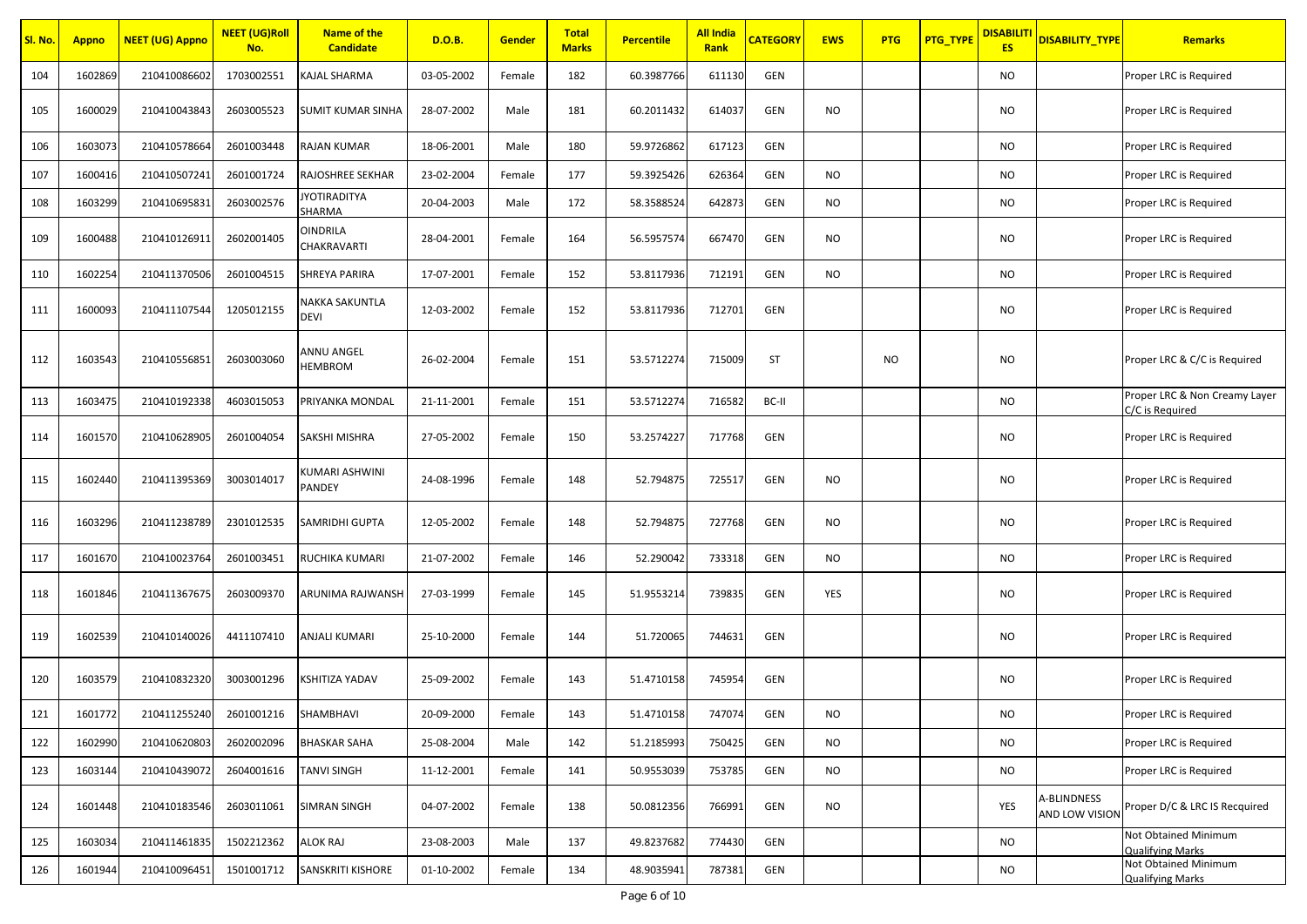| Sl. No. | <b>Appno</b> | <b>NEET (UG) Appno</b> | <b>NEET (UG)Roll</b><br>No. | <b>Name of the</b><br><b>Candidate</b> | D.O.B.     | <b>Gender</b> | <b>Total</b><br><b>Marks</b> | <b>Percentile</b> | <b>All India</b><br>Rank | <b>CATEGORY</b> | <b>EWS</b> | <b>PTG</b> | <b>PTG_TYPE</b> | <b>DISABILITI</b><br><b>ES</b> | <b>DISABILITY TYPE</b>                                                                                                                                                         | <b>Remarks</b>                                   |
|---------|--------------|------------------------|-----------------------------|----------------------------------------|------------|---------------|------------------------------|-------------------|--------------------------|-----------------|------------|------------|-----------------|--------------------------------|--------------------------------------------------------------------------------------------------------------------------------------------------------------------------------|--------------------------------------------------|
| 127     | 1600469      | 210410606062           | 2603004335                  | <b>BINTI RANI</b>                      | 11-06-2004 | Female        | 132                          | 48.3610735        | 796620                   | GEN             |            |            |                 | <b>NO</b>                      |                                                                                                                                                                                | Not Obtained Minimum<br><b>Qualifying Marks</b>  |
| 128     | 1602968      | 210411346573           | 2603006193                  | NAMRATA VERMA                          | 16-04-2003 | Female        | 131                          | 48.0738833        | 799481                   | <b>GEN</b>      |            |            |                 | <b>NO</b>                      |                                                                                                                                                                                | Not Obtained Minimum<br><b>Qualifying Marks</b>  |
| 129     | 1601690      | 210411407817           | 2603012303                  | PRIYANKA HEMBROM                       | 15-12-1994 | Female        | 131                          | 48.0738833        | 799897                   | GEN             |            | NO.        |                 | <b>NO</b>                      |                                                                                                                                                                                | Not Obtained Minimum<br><b>Qualifying Marks</b>  |
| 130     | 1601455      | 210411115370           | 4602001181                  | SWETA SINGH                            | 07-04-2000 | Female        | 130                          | 47.6597078        | 804630                   | GEN             |            |            |                 | <b>NO</b>                      |                                                                                                                                                                                | Not Obtained Minimum<br>Qualifying Marks         |
| 131     | 1601010      | 210411347463           | 2603006085                  | SANSKRITI                              | 02-01-2002 | Female        | 128                          | 47.099509         | 814791                   | GEN             | <b>NO</b>  |            |                 | <b>NO</b>                      |                                                                                                                                                                                | Not Obtained Minimum<br><b>Qualifying Marks</b>  |
| 132     | 1601069      | 210410630303           | 2604001687                  | MAHIMA SHARMA                          | 15-08-2002 | Female        | 128                          | 47.099509         | 816082                   | GEN             |            |            |                 | <b>NO</b>                      |                                                                                                                                                                                | Not Obtained Minimum<br><b>Qualifying Marks</b>  |
| 133     | 1603577      | 210410952173           | 4416003291                  | MD SANAULLAH                           | 15-12-1998 | Male          | 126                          | 46.5172285        | 822731                   | GEN             |            |            |                 | <b>NO</b>                      |                                                                                                                                                                                | Not Obtained Minimum<br><b>Qualifying Marks</b>  |
| 134     | 1600352      | 210410171170           | 2601001371                  | SADIQUA SUMBUL                         | 01-12-2001 | Female        | 125                          | 46.0751434        | 830972                   | GEN             |            |            |                 | <b>NO</b>                      |                                                                                                                                                                                | Not Obtained Minimum<br><b>Qualifying Marks</b>  |
| 135     | 1600289      | 210410123173           | 2601009058                  | MALA KUMARI                            | 04-03-1998 | Female        | 124                          | 45.7825138        | 836716                   | GEN             |            |            |                 | <b>NO</b>                      |                                                                                                                                                                                | Not Obtained Minimum<br><b>Qualifying Marks</b>  |
| 136     | 1602501      | 210411671662           | 2603004391                  | ROUNAK JAHAN                           | 16-01-2001 | Female        | 120                          | 44.4102176        | 853560                   | <b>GEN</b>      |            |            |                 | <b>NO</b>                      |                                                                                                                                                                                | Not Obtained Minimum<br><b>Qualifving Marks</b>  |
| 137     | 1601622      | 210411007463           | 2602002294                  | APARAJITA<br>UPADHYAY                  | 24-10-1997 | Female        | 119                          | 44.1072919        | 860637                   | GEN             | NO.        |            |                 | <b>NO</b>                      |                                                                                                                                                                                | Not Obtained Minimum<br><b>Qualifying Marks</b>  |
| 138     | 1602488      | 210410903814           | 4602002314                  | <b>OSAMA</b>                           | 15-05-2004 | Male          | 116                          | 43.1572008        | 876083                   | GEN             |            |            |                 | <b>NO</b>                      |                                                                                                                                                                                | Not Obtained Minimum<br><b>Qualifying Marks</b>  |
| 139     | 1603294      | 210411574190           | 2604004127                  | CHANDAN RAJ                            | 16-03-2002 | Male          | 114                          | 42.3204964        | 888199                   | <b>GEN</b>      |            |            |                 | YES                            | C-LOCOMOTOR<br><b>DISABILITY</b><br><b>INCLUDING</b><br><b>CEREBRAL PALSY</b><br>LEPROSY CURED,<br>DWARFISM, ACID<br><b>ATTACK VICTIMS</b><br>AND MUSCULAR<br><b>DYSTROPHY</b> | Not Obtained Minimum<br>Qualifying Marks         |
| 140     | 1603098      | 210411456985           | 2602003071                  | AMAR HANSDAH                           | 18-04-1997 | Male          | 113                          | 42.0050082        | 890937                   | <b>GEN</b>      |            | <b>NO</b>  |                 | <b>NO</b>                      |                                                                                                                                                                                | Not Obtained Minimum<br><b>Qualifying Marks</b>  |
| 141     | 1601092      | 210410096062           | 1502306269                  | SIMRAN                                 | 21-03-1999 | Female        | 113                          | 42.0050082        | 892898                   | BC-I            |            |            |                 | <b>NO</b>                      |                                                                                                                                                                                | Proper LRC & Non Creamy Layer<br>C/C is Required |
| 142     | 1602004      | 210410276420           | 2602001073                  | UDIT BARIK                             | 30-08-2003 | Male          | 109                          | 40.465384         | 918752                   | <b>GEN</b>      |            |            |                 | <b>NO</b>                      |                                                                                                                                                                                | Not Obtained Minimum<br><b>Qualifying Marks</b>  |
| 143     | 1600306      | 210410539878           | 2601007186                  | KINGSHUK<br>CHAKRABORTY                | 12-11-2002 | Male          | 108                          | 40.137139         | 922951                   | <b>GEN</b>      | YES        |            |                 | <b>NO</b>                      |                                                                                                                                                                                | Not Obtained Minimum<br><b>Qualifying Marks</b>  |
| 144     | 1602842      | 210411580666           | 2603019428                  | PUSHPENDRA BHARTI                      | 25-03-2003 | Male          | 108                          | 40.137139         | 923584                   | GEN             |            |            |                 | <b>NO</b>                      |                                                                                                                                                                                | Not Obtained Minimum<br><b>Qualifying Marks</b>  |
| 145     | 1600124      | 210410946789           | 2601009220                  | KRISHNA KAMAL                          | 21-02-2004 | Male          | 105                          | 38.8393762        | 941958                   | GEN             |            |            |                 | NO                             |                                                                                                                                                                                | Not Obtained Minimum<br><b>Qualifying Marks</b>  |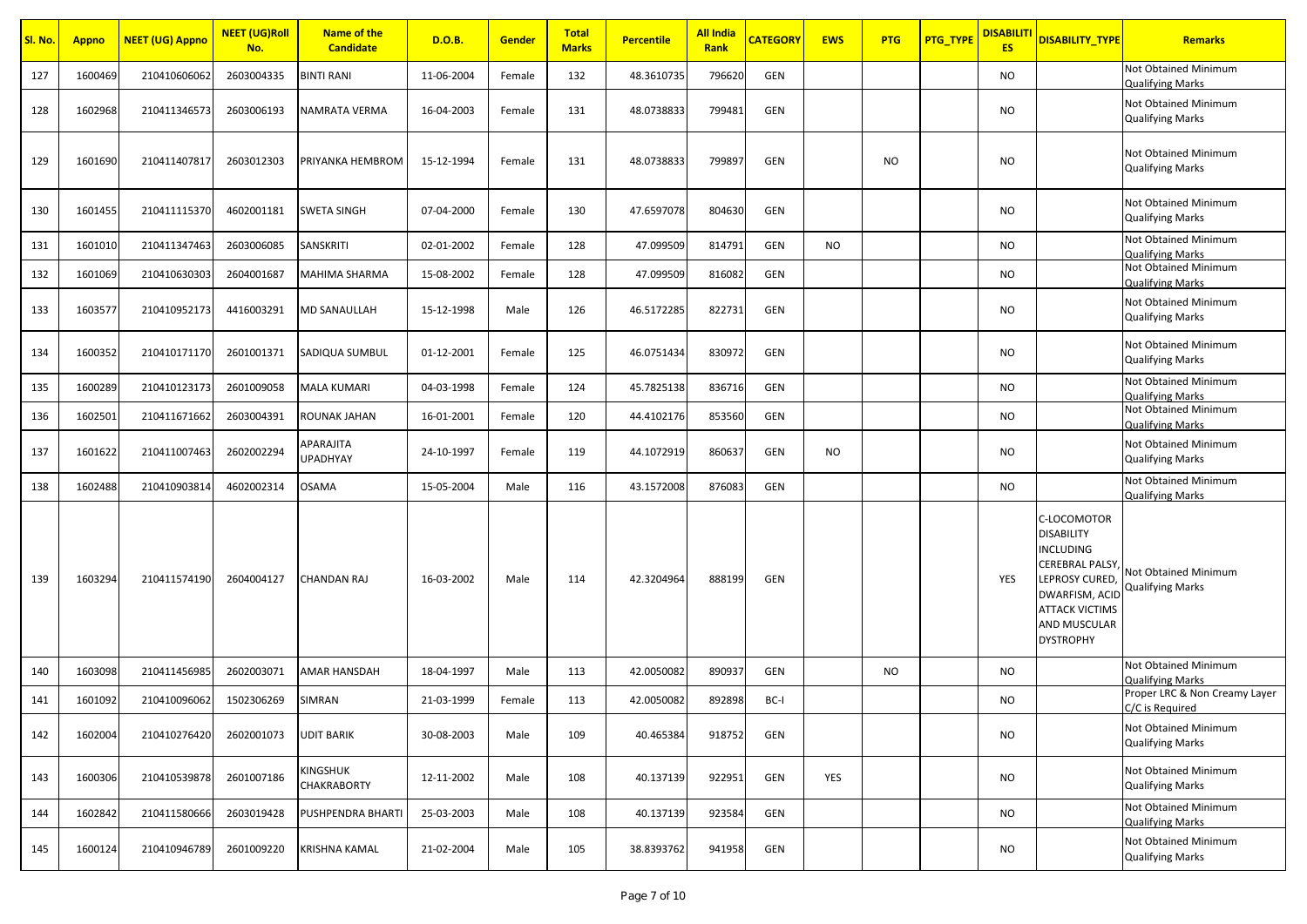| Sl. No. | <b>Appno</b> | <b>NEET (UG) Appno</b> | <b>NEET (UG)Roll</b><br>No. | <b>Name of the</b><br><b>Candidate</b> | <b>D.O.B.</b> | <b>Gender</b> | <b>Total</b><br><b>Marks</b> | <b>Percentile</b> | <b>All India</b><br>Rank | <b>CATEGORY</b> | <b>EWS</b> | PTG       | <b>PTG_TYPE</b> | <b>DISABILIT</b><br><b>ES</b> | DISABILITY_TYPE                                                                                                                                                                       | <b>Remarks</b>                                  |
|---------|--------------|------------------------|-----------------------------|----------------------------------------|---------------|---------------|------------------------------|-------------------|--------------------------|-----------------|------------|-----------|-----------------|-------------------------------|---------------------------------------------------------------------------------------------------------------------------------------------------------------------------------------|-------------------------------------------------|
| 146     | 1603514      | 210411055560           | 2601001331                  | PRACHI                                 | 15-12-2003    | Female        | 105                          | 38.8393762        | 942685                   | GEN             |            |           |                 | NO                            |                                                                                                                                                                                       | Not Obtained Minimum<br><b>Qualifying Marks</b> |
| 147     | 1602382      | 210410026770           | 2602001253                  | NUPUR<br>CHAKRABORTY                   | 12-09-2002    | Female        | 104                          | 38.5057564        | 945913                   | GEN             | NO.        |           |                 | NO.                           |                                                                                                                                                                                       | Not Obtained Minimum<br><b>Qualifying Marks</b> |
| 148     | 1603160      | 210410933433           | 2603005384                  | <b>GAURAV KUMAR</b><br>PASWAN          | 07-06-2002    | Male          | 104                          | 38.5057564        | 946834                   | SC              |            |           |                 | <b>NO</b>                     |                                                                                                                                                                                       | Not Obtained Minimum<br><b>Qualifying Marks</b> |
| 149     | 1601026      | 210410172887           | 2603013479                  | <b>OMJAIVEET</b>                       | 20-08-2003    | Male          | 103                          | 38.1644955        | 952373                   | SC              |            |           |                 | <b>NO</b>                     |                                                                                                                                                                                       | Not Obtained Minimum<br><b>Qualifying Marks</b> |
| 150     | 1602008      | 210411023647           | 2604003218                  | SHUBHAM SAGAR                          | 25-06-2001    | Male          | 103                          | 38.1644955        | 954813                   | GEN             | <b>NO</b>  |           |                 | <b>NO</b>                     |                                                                                                                                                                                       | Not Obtained Minimum<br><b>Qualifying Marks</b> |
| 151     | 1601681      | 210410142738           | 2603015044                  | RITIKA SHAILY DHAN                     | 22-02-2004    | Female        | 101                          | 37.4361917        | 962752                   | ST              |            | <b>NO</b> |                 | NO                            |                                                                                                                                                                                       | Not Obtained Minimum<br><b>Qualifying Marks</b> |
| 152     | 1601493      | 210411380271           | 2603003195                  | PAYAL<br>DAMODARPRASAD<br><b>MAHTO</b> | 27-01-2000    | Female        | 100                          | 36.8015241        | 971527                   | BC-I            |            |           |                 | NO.                           |                                                                                                                                                                                       | Not Obtained Minimum<br><b>Qualifying Marks</b> |
| 153     | 1603011      | 210410515523           | 2602002144                  | PALLAVI RANI                           | 29-11-2004    | Female        | 98                           | 36.0903156        | 983339                   | BC-I            |            |           |                 | <b>NO</b>                     |                                                                                                                                                                                       | Not Obtained Minimum<br><b>Qualifying Marks</b> |
| 154     | 1602068      | 210410410949           | 2603017141                  | JYOTI TIRKEY                           | 02-07-2003    | Female        | 95                           | 34.6377227        | 1001660                  | <b>ST</b>       |            | <b>NO</b> |                 | <b>NO</b>                     |                                                                                                                                                                                       | Not Obtained Minimum<br><b>Qualifying Marks</b> |
| 155     | 1600407      | 210410610585           | 2603009460                  | JYOTI KUMARI                           | 21-04-2002    | Female        | 91                           | 33.1093013        | 1028136                  | SC              |            |           |                 | <b>NO</b>                     |                                                                                                                                                                                       | Not Obtained Minimum<br><b>Qualifying Marks</b> |
| 156     | 1602582      | 210410441358           | 2603015180                  | PUJA KUMARI                            | 25-10-2003    | Female        | 86                           | 30.8159244        | 1065212                  | GEN             |            |           |                 | <b>NO</b>                     |                                                                                                                                                                                       | Not Obtained Minimum<br><b>Qualifying Marks</b> |
| 157     | 1600015      | 210410069229           | 2603016364                  | MD NIZAMUDDIN<br>MOMIN                 | 14-12-2000    | Male          | 84                           | 29.6880798        | 1081784                  | BC-I            |            |           |                 | YES                           | C-LOCOMOTOR<br><b>DISABILITY</b><br><b>INCLUDING</b><br><b>CEREBRAL PALSY</b><br>LEPROSY CURED,<br><b>DWARFISM, ACID</b><br><b>ATTACK VICTIMS</b><br>AND MUSCULAR<br><b>DYSTROPHY</b> | Not Obtained Minimum<br><b>Qualifying Marks</b> |
| 158     | 1600569      | 210410961880           | 2604001214                  | DEEPAK KUMAR                           | 24-11-2000    | Male          | 84                           | 29.6880798        | 1083728                  | GEN             |            |           |                 | NO.                           |                                                                                                                                                                                       | Not Obtained Minimum<br><b>Qualifying Marks</b> |
| 159     | 1601380      | 210410696944           | 2603007345                  | PURNIKA RANJAN                         | 22-03-2003    | Female        | 82                           | 28.8986468        | 1097081                  | GEN             | NO.        |           |                 | NO.                           |                                                                                                                                                                                       | Not Obtained Minimum<br><b>Qualifying Marks</b> |
| 160     | 1603560      | 210410997641           | 2603002660                  | SHREYA JOHNSHEE<br>BARA                | 03-11-2003    | Female        | 81                           | 28.4509928        | 1100457                  | <b>ST</b>       |            | NO        |                 | NO                            |                                                                                                                                                                                       | Not Obtained Minimum<br><b>Qualifying Marks</b> |
| 161     | 1600099      | 210410289416           | 2601004559                  | ARTI KUMARI                            | 05-06-1999    | Female        | 81                           | 28.4509928        | 1102622                  | BC-I            |            |           |                 | <b>NO</b>                     |                                                                                                                                                                                       | Not Obtained Minimum<br><b>Qualifying Marks</b> |
| 162     | 1602081      | 210410174661           | 2603003144                  | SAURAV KUMAR<br>ORAON                  | 04-04-2003    | Male          | 80                           | 27.6675173        | 1110456                  | ST              |            | <b>NO</b> |                 | <b>NO</b>                     |                                                                                                                                                                                       | Not Obtained Minimum<br><b>Qualifying Marks</b> |
| 163     | 1602094      | 210411065832           | 2603004138                  | SOURAV MAHTO                           | 23-11-2001    | Male          | 80                           | 27.6675173        | 1111616                  | BC-I            |            |           |                 | <b>NO</b>                     |                                                                                                                                                                                       | Not Obtained Minimum<br><b>Qualifying Marks</b> |
| 164     | 1600773      | 210410476904           | 2601003137                  | <b>ABHISHEK KEWAT</b>                  | 30-06-2001    | Male          | 78                           | 26.8747819        | 1125860                  | GEN             |            |           |                 | <b>NO</b>                     |                                                                                                                                                                                       | Not Obtained Minimum<br><b>Qualifying Marks</b> |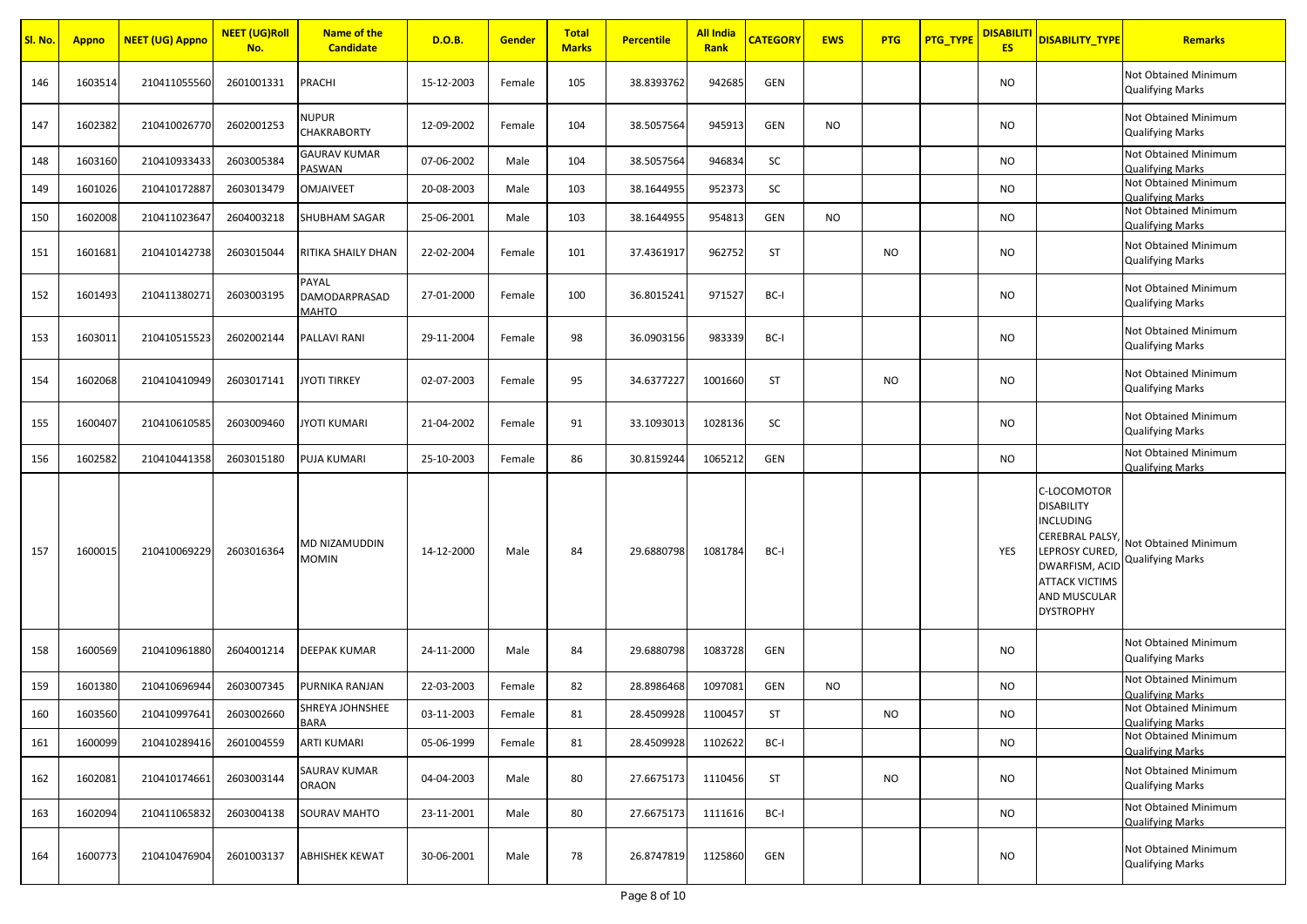| Sl. No. | <b>Appno</b> | <mark>NEET (UG) Appno</mark> | <b>NEET (UG)Roll</b><br>No. | <b>Name of the</b><br><b>Candidate</b> | D.O.B.     | <b>Gender</b> | <b>Total</b><br><b>Marks</b> | <b>Percentile</b> | <b>All India</b><br>Rank | <b>CATEGORY</b> | <b>EWS</b> | <b>PTG</b> | <mark>PTG_TYPE</mark> | <b>DISABILITI</b><br><b>ES</b> | <b>DISABILITY_TYPE</b>                         | <b>Remarks</b>                                         |
|---------|--------------|------------------------------|-----------------------------|----------------------------------------|------------|---------------|------------------------------|-------------------|--------------------------|-----------------|------------|------------|-----------------------|--------------------------------|------------------------------------------------|--------------------------------------------------------|
| 165     | 1601522      | 210410685688                 | 2603016035                  | PRITAM MUNDA                           | 03-11-2000 | Male          | 78                           | 26.8747819        | 1128802                  | <b>ST</b>       |            | NO.        |                       | <b>NO</b>                      |                                                | Not Obtained Minimum<br><b>Qualifying Marks</b>        |
| 166     | 1602840      | 210410038685                 | 2602003060                  | RAJNISH RAVI DAS                       | 04-04-2001 | Male          | 75                           | 25.1985886        | 1150246                  | SC              |            |            |                       | <b>NO</b>                      |                                                | Not Obtained Minimum<br><b>Qualifying Marks</b>        |
| 167     | 1603146      | 210410462467                 | 2603013271                  | SURABHI NATALIE<br>Kullu               | 18-09-2002 | Female        | 74                           | 24.8092792        | 1155251                  | <b>ST</b>       |            | <b>NO</b>  |                       | <b>NO</b>                      |                                                | Not Obtained Minimum<br><b>Qualifying Marks</b>        |
| 168     | 1600729      | 210410380592                 | 2603005028                  | RAHUL MUNDA                            | 14-11-2002 | Male          | 72                           | 24.0044344        | 1169704                  | GEN             |            |            |                       | <b>NO</b>                      |                                                | Not Obtained Minimum<br><b>Qualifying Marks</b>        |
| 169     | 1602535      | 210411354275                 | 1502109385                  | SHALINEE MUSKAN                        | 18-10-2003 | Female        | 72                           | 24.0044344        | 1172603                  | BC-I            |            |            |                       | <b>NO</b>                      |                                                | Not Obtained Minimum<br><b>Qualifying Marks</b>        |
| 170     | 1600204      | 210410010875                 | 2601004386                  | RITU KUMARI                            | 12-02-2003 | Female        | 71                           | 23.5391022        | 1175308                  | GEN             | <b>NO</b>  |            |                       | <b>NO</b>                      |                                                | Not Obtained Minimum<br><b>Qualifying Marks</b>        |
| 171     | 1601954      | 210411277568                 | 2601009195                  | SAKSHI KUMARI                          | 18-03-2003 | Female        | 67                           | 21.5277998        | 1208429                  | SC              |            |            |                       | <b>NO</b>                      |                                                | Not Obtained Minimum<br><b>Qualifying Marks</b>        |
| 172     | 1601151      | 210410209856                 | 2603011197                  | NAUSHAD ANSARI                         | 19-09-2001 | Male          | 65                           | 20.2451251        | 1220595                  | GEN             |            |            |                       | <b>NO</b>                      |                                                | Not Obtained Minimum<br><b>Qualifying Marks</b>        |
| 173     | 1603184      | 210411439991                 | 2602001669                  | AFREEN URUSA                           | 28-05-2002 | Female        | 63                           | 19.4643046        | 1240462                  | GEN             | <b>NO</b>  |            |                       | <b>NO</b>                      |                                                | Not Obtained Minimum<br><b>Qualifying Marks</b>        |
| 174     | 1603460      | 210410776003                 | 2602005549                  | KIRAN MAHATO                           | 02-03-1999 | Female        | 61                           | 18.5988488        | 1252224                  | BC-I            |            |            |                       | <b>NO</b>                      |                                                | Not Obtained Minimum<br><b>Qualifying Marks</b>        |
| 175     | 1601713      | 210410869739                 | 2602005654                  | <b>MD ZEESHAN</b>                      | 14-08-1996 | Male          | 55                           | 15.3726705        | 1302177                  | BC-I            |            |            |                       | <b>NO</b>                      |                                                | <b>Not Obtained Minimum</b><br><b>Qualifying Marks</b> |
| 176     | 1603496      | 210410712795                 | 2604004228                  | PREETY KUMARI<br>CHOUDHARY             | 22-06-2003 | Female        | 55                           | 15.3726705        | 1304187                  | SC              |            |            |                       | <b>NO</b>                      |                                                | Not Obtained Minimum<br><b>Qualifying Marks</b>        |
| 177     | 1602017      | 210411304300                 | 2603018200                  | PRATIMA KANDULNA                       | 03-11-2001 | Female        | 50                           | 13.0781928        | 1339175                  | <b>ST</b>       |            | NO.        |                       | <b>NO</b>                      |                                                | Not Obtained Minimum<br><b>Qualifying Marks</b>        |
| 178     | 1603315      | 210411534447                 | 2603013059                  | BABY GULERUKH<br><b>TAKADDUS</b>       | 23-10-1996 | Female        | 43                           | 10.2716294        | 1385333                  | GEN             |            |            |                       | <b>NO</b>                      |                                                | Not Obtained Minimum<br><b>Qualifying Marks</b>        |
| 179     | 1601768      | 210410874291                 | 2602001638                  | MD SHAHNAWAZ<br>HUSSAIN                | 15-10-1994 | Male          | 39                           | 8.6560472         | 1409556                  | BC-I            |            |            |                       | <b>NO</b>                      |                                                | Not Obtained Minimum<br><b>Qualifying Marks</b>        |
| 180     | 1602124      | 210410310514                 | 4405105062                  | <b>SUMIT KUMAR SINGH</b>               | 03-09-2002 | Male          | 34                           | 6.8885489         | 1436636                  | GEN             |            |            |                       | <b>NO</b>                      |                                                | Not Obtained Minimum<br><b>Qualifying Marks</b>        |
| 181     | 1601757      | 210410289409                 | 2601009206                  | SACHIN KUMAR                           | 27-03-2002 | Male          | 34                           | 6.8885489         | 1436694                  | GEN             |            |            |                       | YES                            | A-BLINDNESS<br>AND LOW VISION Qualifying Marks | Not Obtained Minimum                                   |
| 182     | 1603546      | 210411404376                 | 2603011326                  | MANISHA KUMARI                         | 07-08-2001 | Female        | 33                           | 6.6291388         | 1441083                  | GEN             |            |            |                       | <b>NO</b>                      |                                                | Not Obtained Minimum<br><b>Qualifying Marks</b>        |
| 183     | 1603370      | 210410429175                 | 2602005594                  | PRATIMA MANDI                          | 07-09-2002 | Female        | 29                           | 5.3650488         | 1459317                  | ST              |            | <b>NO</b>  |                       | <b>NO</b>                      |                                                | Not Obtained Minimum<br><b>Qualifying Marks</b>        |
| 184     | 1602224      | 210410660053                 | 4405114300                  | RAJANEESH KUMAR                        | 14-04-1998 | Male          | 26                           | 4.6611577         | 1469442                  | GEN             |            |            |                       | <b>NO</b>                      |                                                | Not Obtained Minimum<br><b>Qualifying Marks</b>        |
| 185     | 1602593      | 210411273532                 | 2603004108                  | ANJANA LADEKAR                         | 21-05-2004 | Female        | 10                           | 1.5208451         | 1519404                  | SC              |            |            |                       | <b>NO</b>                      |                                                | Not Obtained Minimum<br><b>Qualifying Marks</b>        |
| 186     | 1602717      | 210411101973                 | 2153102045                  | SUDHANSHU RANJAN                       | 05-12-2002 | Male          | 9                            | 1.430317          | 1521267                  | GEN             | YES        |            |                       | <b>NO</b>                      |                                                | Not Obtained Minimum<br><b>Qualifying Marks</b>        |